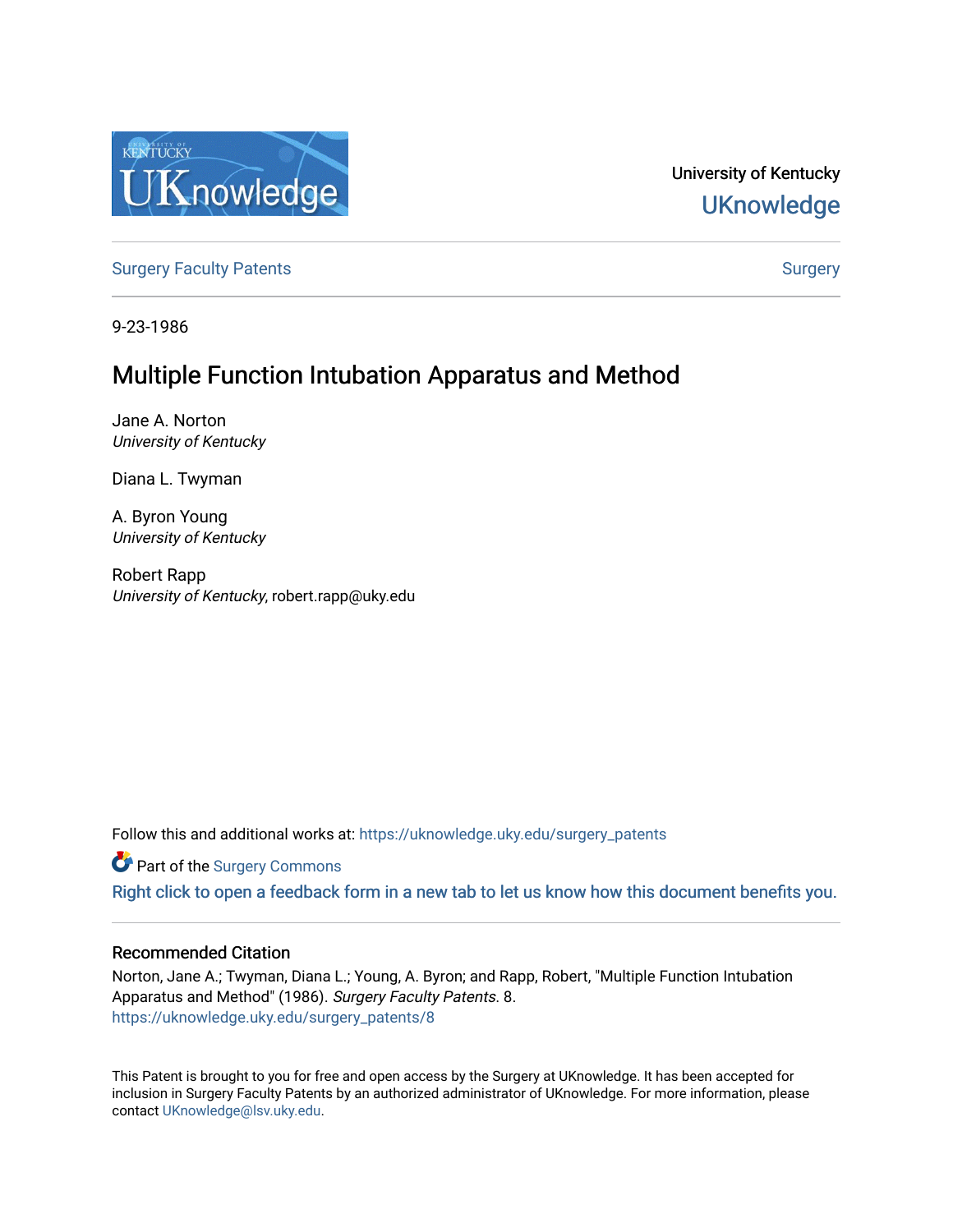# United States Patent [19] [11] Patent Number: 4,613,323

# [54] MULTIPLE FUNCTION INTUBATION APPARATUS AND METHOD

- [75] Inventors: Jane A. Norton; Diana L. Twyman; A. Primary Examiner—Stephen C. Pellegrino Byron Young; Robert Rapp, all of Attorney, Agent, or Firm—King and Schickli Lexington, Ky. [57] ABSTRACT
- [73] Assignee: University of Kentucky Research An apparatus and its method of use are provided allow-<br>Foundation, Lexington, Ky. ing layage, sump and enteral feeding operations with
- 
- 
- $511$
- 
- 

|                          | 2.614.563 10/1952 Devine, Jr.     |
|--------------------------|-----------------------------------|
| 2,930,378 3/1960 Buyers. |                                   |
| 3.426.759 2/1969 Smith.  |                                   |
|                          |                                   |
|                          | 4,300,550 11/1981 Gandi et al. .  |
|                          |                                   |
|                          | 4.406.656 9/1983 Hattler et al. . |

# Norton et al. [45] Date of Patent: Sep. 23, 1986

ing lavage, sump and enteral feeding operations with [21] Appl. No.: 672,414 only one intubation. The apparatus includes a first tube that includes a first tube that the three passage-<br>  $\frac{122}{12}$  Filed: Nov. 19, 1984 wavs completely contains a second, feeding tube during ways completely contains a second, feeding tube during intubation. Once the first tube is in place in the patient, the second tube is extended from the first tube so as to the second tube is extended from the ?rst tube so as to ' ' ' """""""""""""""""" " '6O4/276 enter the stomach. The extenslon of the second tube [58] Field of Search ..................... .. 604/54 43 49 40 °Pens Pom 1". 'he ?rst passageway "f the ?rs.' tube'  $\begin{array}{r}\n\text{60-777}, \text{20-727}, \text{20-720}, \text{200}, \text{128720}, \text{14}\n\text{second passageway of the first tube serving as an air\n\end{array}$ [56] References Cited vent. A constriction in the end of the first passageway U.S. PATENT DOCUMENTS engages a band on the proximal end of the second tube to keep the tubes together. Once gastric emptying of the patient resumes, the second tube immediately moves into the duodenum then into the jejunum past the Ligament of Treitz and the first tube is withdrawn from the patient while maintaining the second tube in position for enteral feeding through feeding ports in its distal end.

### 10 Claims, 8 Drawing Figures

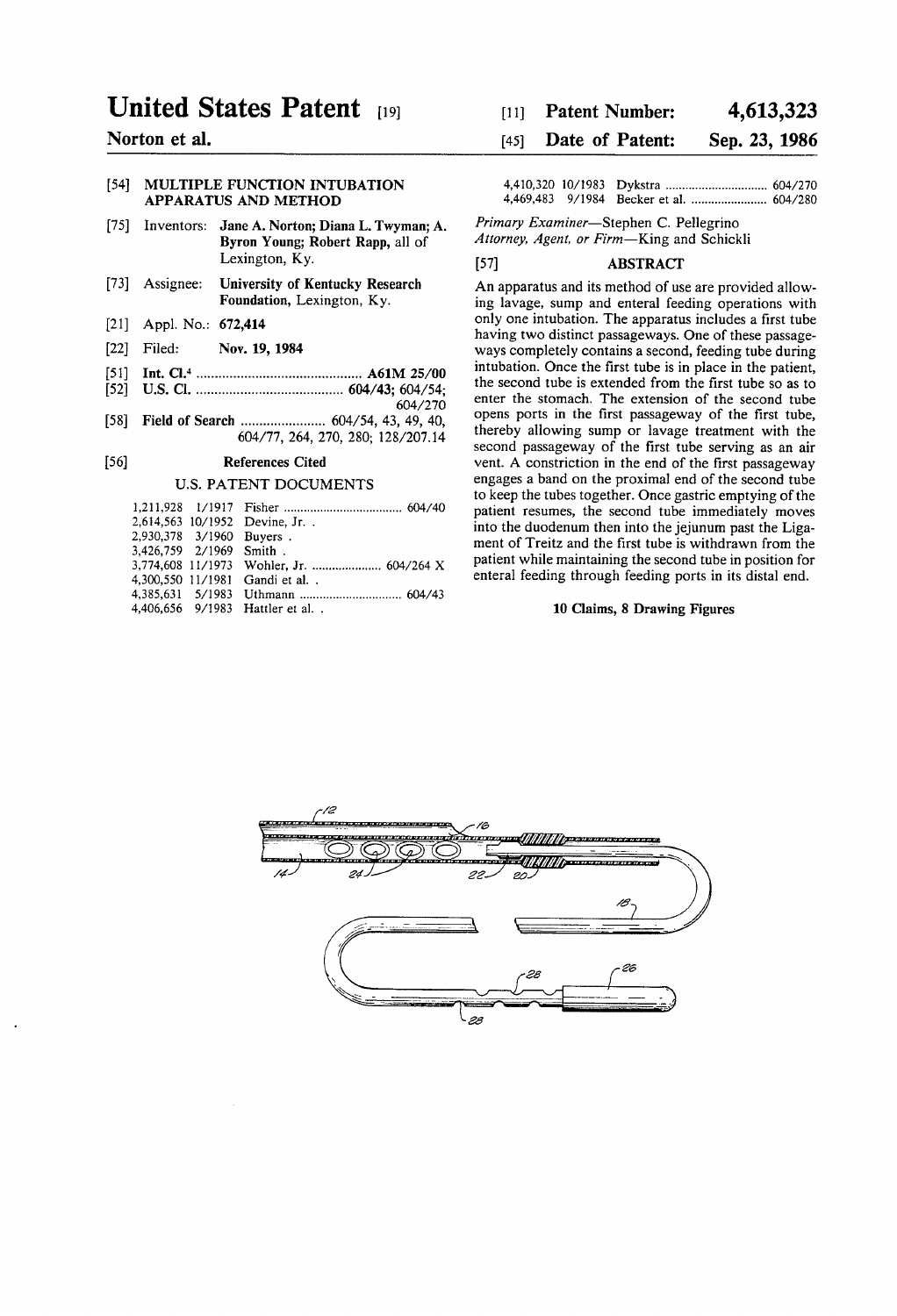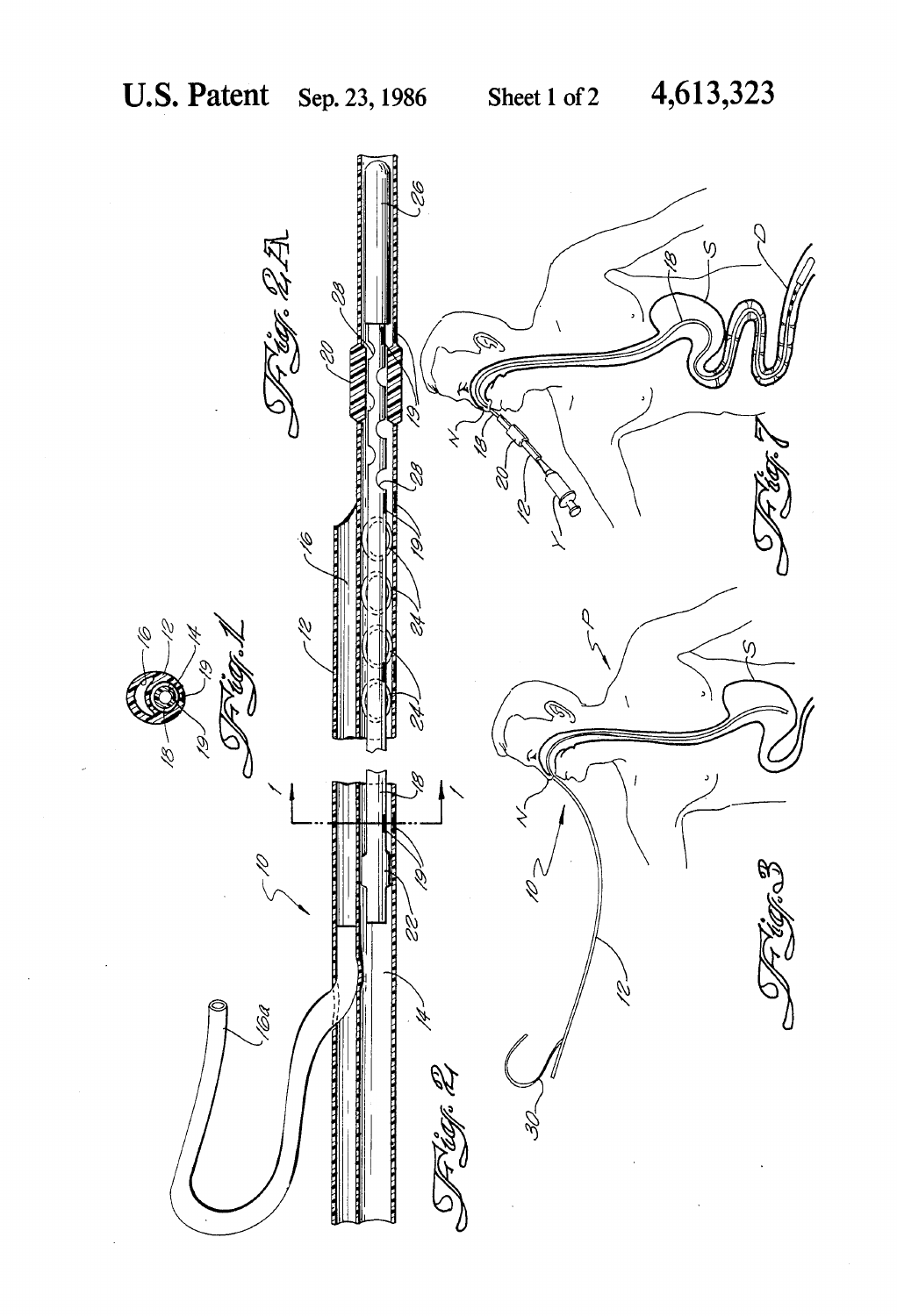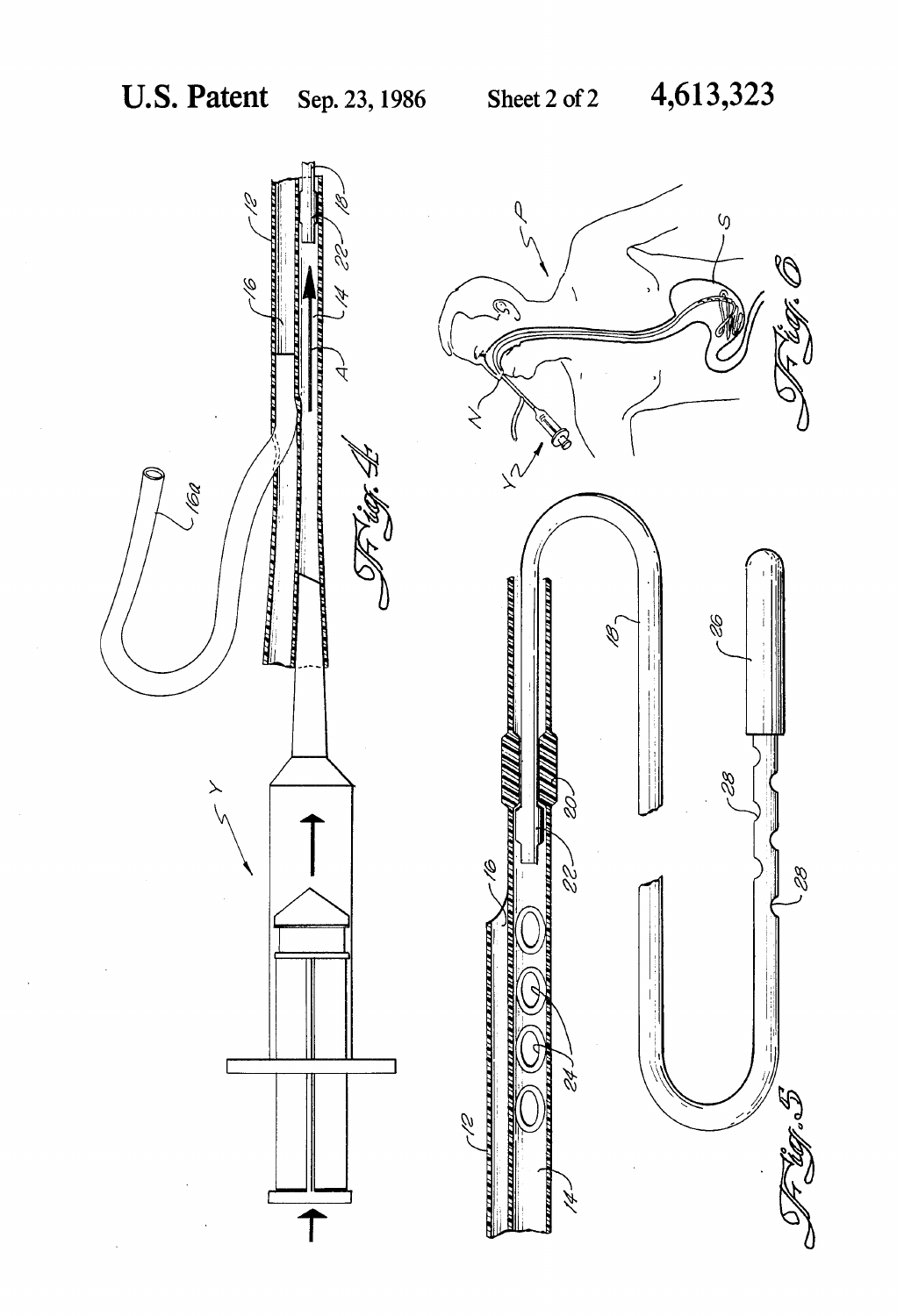## MULTIPLE FUNCTION INTUBATION APPARATUS AND METHOD

### TECHNICAL FIELD

The present invention relates generally to medical apparatus and, more particularly, to an intubation appa ratus providing potential lavage, sump and enteral feed ing functions for a patient with only a single intubation and the related method.

# BACKGROUND ART

Severe injury and major operation often lead to trau matized, even multiple traumatized patients. In treating such patients, a general anesthesia is generally used. <sup>15</sup> During such an operation, the intestines of the patient may be put to sleep and result in paralytic ileus, or paralysis of the bowel. It is also not uncommon for a severe injury, such as a head injury received in an auto mobile accident, to involve a disruption of the gastric 20 emptying function of the patient.

In either or a combination of the above events, the decrease or loss of function makes it necessary for pur poses of effective treatment and patient safety, to de compress the stomach of the patient and begin a sump 25 operation within a short time, and maintain the stomach in that state until gastric emptying renews and stabilizes. Also, at times the best treatment calls for a lavage oper ation by introduction of a cleansing solution to help remove material from the stomach. In order to achieve 30 the emptying and/or cleansing of the stomach, it is standard medical practice to intubate the patient with a sump/vent tube. As shown in U.S. Pat. No. 2,614,563 to Devine, Jr., a tube employs air vent/suction for provid ing an effective pressure equalization and drain of the 35 stomach and includes two separate passageways to do this. Specifically, the first passageway acts as an air vent or in-flow lumen, while suction is applied to the second passageway. The introduction of the air through the first passageway is essential to the employing of suction 40 to empty the stomach. The air vents the stomach to ambient pressure to prevent the stomach from collaps ing and the delicate sidewalls from being drawn into the opening of the suction passageway, thereby allowing efficient material passage from the stomach. To perform 45 these functions, both passageways of the Devine device terminate in the stomach of the patient.

The decompressing and sump operations of the stom ach, however, may not be the only concern for proper patient treatment. For example, it is known that caloric requirements of head-injured patients show a significant correlation with the severity of brain damage. Thus, early nutrition in severely head injured patients contrib utes signficantly to positive treatment.

ally provided by enteral feeding i.e. feeding direct into the stomach. When a conventional sump tube, as dis closed in Devine, Jr., is utilized, enteral feeding is de layed until good gastrointestinal function returns in the turns in, for example, 4-8 days, it becomes necessary to remove the sump tube and proceed with a second, sepa rate intubation of a feeding tube. Disadvantageously, this second intubation may traumatize the patient physi cally, as well as emotionally, if the patient is conscious or has periods of consciousness. 65

Further, it may be difficult if not impossible to per form the second intubation if the patient has a nasotra cheal, endotracheal or tracheostomy tube. In such a case, the feeding tube may coil in the back of the pa tient's mouth. There is also the additional risk of doing damage to the mucous membranes in the nose and lining

 $\overline{\mathbf{S}}$ of the esophagus. Feeding tubes with stylets also in crease the risk of inadvertent rupture of the tracheal or endotracheal cuffs. Further, feeding tubes with stylets may increase the risk of possible damage to the mucosa of the esophagus if the stylet should pass through the  $10$ end or side port of the tube during intubation. Lastly, even if the second intubation is successful without any of the complications discussed above, it takes an addi tional period on the order of 48 hours for the normal digestive process to extend the intubated feeding tube from the stomach into the duodenum for purposes of enteral feeding. This additional delay of two days or more until nutritional support is received adversely affects the recovery, indeed the chances of survival, of the patient.

Thus, in order to provide nutritional support to pa tients in a shorter amount of time, other feeding meth ods have been proposed. One method requires surgi cally implanting a duodenal feeding tube in the patient. Such a procedure, however, disadvantageously exposes the already traumatized patient to additional surgery with its own trauma and risks of infection. A second alternative method involves parenteral feeding through the veins. This requires the use of a percutaneous intra clavicular subclavian vein catheter. The catheter is usually positioned in a vein in the patient's shoulder.' Disadvantageously, however, this second method is very expensive, involves an increased risk of infection and is beset with other complications.

In light of the above, a need is identified for an apparatus especially adapted for post injury use to allow both a sump/lavage function and in addition an early feeding function in a single intubation. The apparatus should also provide both improved patient safety and comfort.

# DISCLOSURE OF THE INVENTION

Accordingly, it is a primary object of the present invention to provide an intubation apparatus overcom ing the above-identified limitations and disadvantages of the prior art of enteral feeding.

Another object of the present invention is to provide an apparatus for performing both a sump and feeding function with a single intubation.

Still another object of the present invention is to provide an apparatus and its method of use for perform ing three separate functions of sump, lavage and feeding for the patient with only a single intubation.

Nutritional support in such cases has been tradition- 55 an intubation apparatus alternately allowing sump, la-A further object of the present invention is to provide vage and feeding operation with only a single intubation so as to reduce patient trauma and improve patient safety and comfort.

post injury period. Once gastrointestinal function re provide an intubation apparatus wherein the feeding Still a further object of the present invention is to tube for preferred enteral feeding is extended into the stomach at the initiation of the sump function allowing the administration of early enteral nutrition to the pa tient post injury.

> Additional objects, advantages, and other novel fea tures of the invention will be set forth in part in the description that follows and in part will become appar ent to those skilled in the art of enteral feeding upon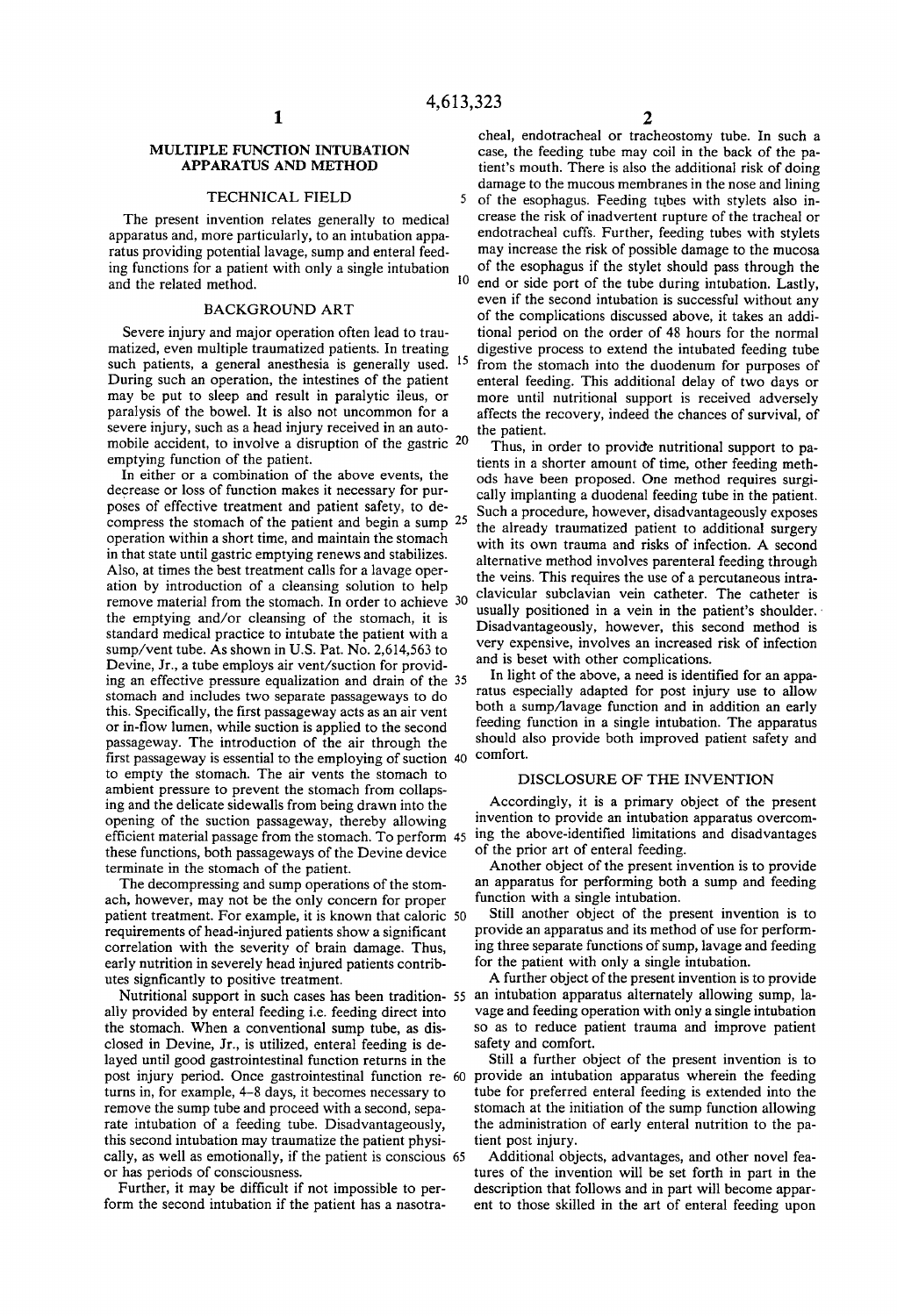examination of the following or may be learned with the practice of the invention. The objects and advantages of the invention may be realized and attained by means of the instrumentalities and combinations particularly pointed out in the appended claims.

To achieve the foregoing and other objects, and in accordance with the purposes of the present invention as described herein, an improved intubation apparatus is provided for use with seriously injured patients. Advan tageously, the improved apparatus allows lavage, sump and enteral feeding functions to be provided to a patient with only a single intubation.

The intubation apparatus of the present invention includes a first or outer tube having a structure defining two separate passageways. A series of ports are pro vided in the first of the passageways adjacent the end of the tube that is introduced into the patient. The appara tus also includes a second or enteral feeding tube having a proximal and a distal end. The second tube is slidably received and contained within the first and larger pas- 20 sageway of the first tube. The first tube acts as a chute for the enteral tube. Thus, the second tube is movable between an intubation position wherein the second tube is completely contained within the first tube and an extended position wherein it extends from the first tube. 25 The second tube is actually gently forced out of its passageway into the stomach by introducing pressur ized fluid behind the proximal end. When the second tube is in the second, extended position coiled in the stomach, the series of ports in the first tube are opened. 30 Once the ports are opened, the intubation apparatus of the present invention may function to provide sump or lavage function to the patient.

For sump operation, suction is provided to the first passageway including the series of ports. The second passageway in the first tube then acts as a vent to provide ambient pressure that prevents the tissues of the patient from collapsing and being drawn into the ports in the first tube and, thereby obstructing the passage of material from the patient. 40

Once extended, the second tube or enteral feeding tube is drawn from the coiled position in the stomach into the duodenum with the return of gastrointestinal function.

Both the first and second tubes include radiopaque 45 strips that enable the viewing by x-ray of the position of the tubes within the patient. Upon confirmation that the second or feeding tube is extended into the duodenum, and the sump process is complete, the first tube may be withdrawn from the patient, and enteral feeding imme- 50 diately initiated through the second tube.

Preferably, the first tube includes a constriction means, such as a ring of reduced diameter, between the porting and the distal end of the first tube. Additionally, the second tube includes engaging means adjacent the 55 proximal end. The engaging means may comprise a band of increased diameter around the second tube. This band serves as a piston to allow the pressurized fluid to extend the second tube. When the band reaches the position of the suction ports, the first tube may be 60 withdrawn slightly to assist in full extension. The band then engages the constriction ring of the first tube so as to retain the proximal end of the second tube within the first passageway in the fully extended position. After the sump operation is complete, as the first tube is with- 65 and during initiation of enteral feeding to the patient. drawn from the patient, the proximal end of the second tube is also withdrawn while the distal end of the sec ond tube remains in the duodenum. After exiting the

 $\frac{d}{dx}$  nose of the patient, the first tube may then be cut away from the proximal end of the second tube for the purposes of initiating enteral feeding through the second tube.

Preferably, the second or feeding tube may also in clude a weighted tip adjacent the distal end. The weighted tip aids in positioning the distal end of the extended second tube adjacent the pyloric valve of the stomach for eventual advancement into the duodenum of the patient by normal gastric function. The tip fur ther serves to prevent aspiration of tube feeding into the trachea and lungs preventing what is known as aspira tion pneumonia. This problem is of particular concern in comatose patients.

Still other objects of the present invention will be come readily apparent to those skilled in this art from the following description wherein there is shown and described a preferred embodiment of this invention, simply by way of illustration of one of the modes best suited to carry out the invention. As it will be realized, the invention is capable of other different embodiments, and its several details are capable of modifications in various, obvious aspects all without departing from the invention. Accordingly, the drawing and descriptions will be regarded as illustrative in nature and not as restrictive.

## BRIEF DESCRIPTION OF THE DRAWING

The accompanying drawing incorporated in and forming a part of the specification, illustrates several aspects of the present invention, and together with the description serves to explain the principles of the inven tion. In the drawing:

FIG. 1 is a cross-sectional view taken along line 1-1 of FIG. 2 of the intubation apparatus of the present invention;

FIG. 2 is a broken away longitudinal cross-section of the proximal end of the intubation apparatus of the present invention;

FIG. 2A is a broken away longitudinal cross-section of the distal end of the intubation apparatus of the pres ent invention;

FIG. 3 is a schematical representation of the intuba tion apparatus of the present invention immediately following intubation to a patient; and showing the full length of the outer tube;

FIG. 4 is a schematical representation showing the use of a syringe to provide for pressurized fluid for extending the feeding tube of the intubation apparatus of the present invention;

FIG. 5 is a broken away view of the intubation appa ratus of the present invention wherein the second or feeding tube is fully extended from the first or outer tube;

FIG. 6 is a schematical representation of the intuba tion apparatus of the present invention immediately following completion of the extension of the feeding tube from the outer tube (partially broken away);

FIG. 7 is a schematical representation of the intuba tion apparatus of the present invention following re moval of the outer tube from the extended feeding tube

Reference will now be made in detail to the present preferred embodiment of the invention, an example of which is illustrated in the accompanying drawing.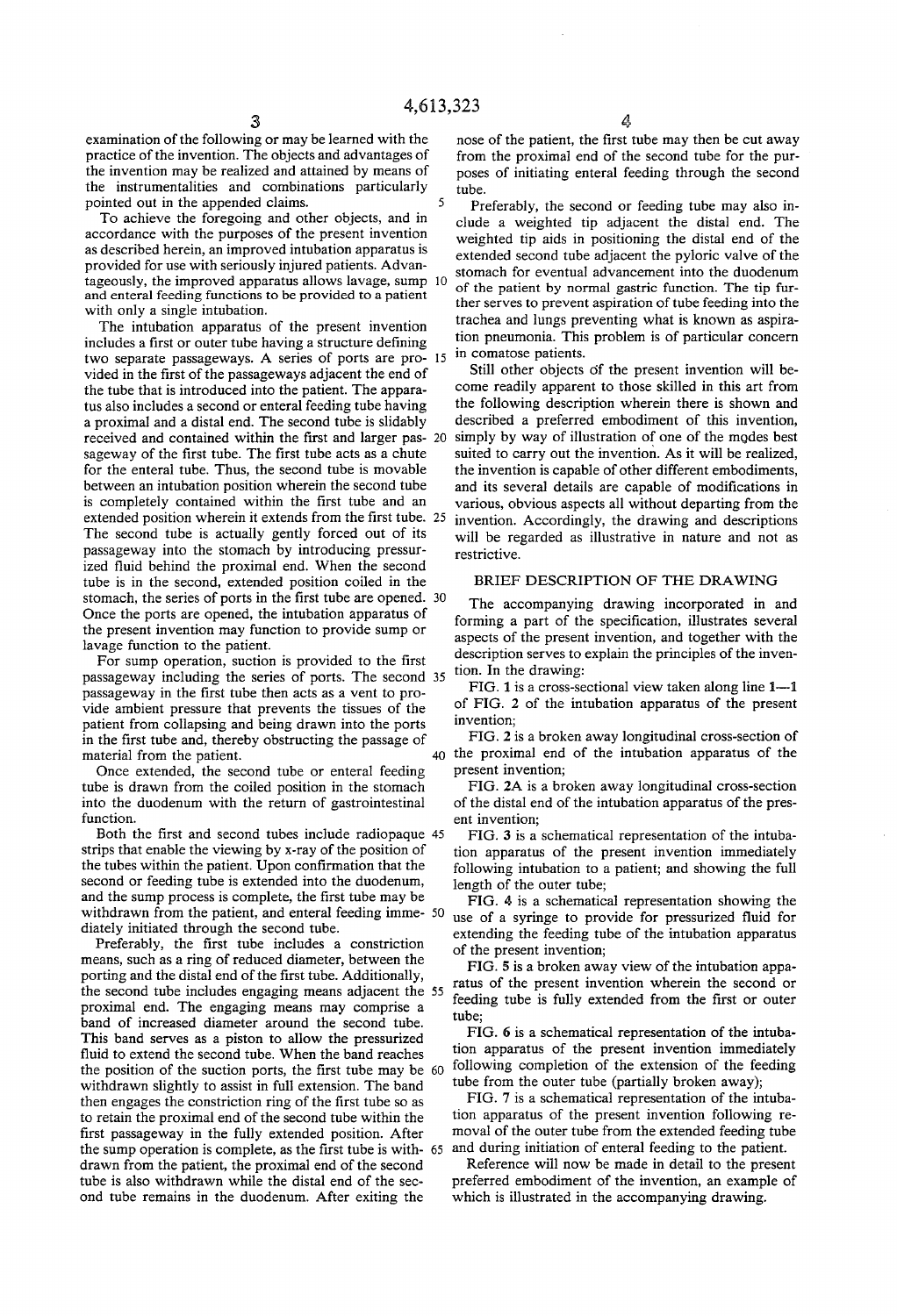# DETAILED DESCRIPTION OF THE INVENTION

Reference is now made to FIGS. 1 and 2 showing the intubation apparatus 10 of the present invention for performing lavage, sump and enteral feeding functions for a patient with only a single intubation. Since only a single intubation is required to provide these functions, there is less irritation and trauma to the already trauma tized patient and, therefore, patient comfort and safety 10<br>are notably improved.

As shown, the intubation apparatus 10 includes a first, outer tube 12 having dual distinct passageways 14, 16. The outer tube 12 may, for example, be made of rela tively stiffer plastic for purposes of control during intu bation. A second, inner relatively soft feeding tube 18 is slidably received or chuted within the first passageway 14 of the outer tube 12. The tube 12 is inserted in nose N establishing an intubation or first position in a patient P. The feeding tube 18 is completely contained within 20 the passageway 14. As shown in FIG. 3, the proximal end is extending from the nose N and the distal end is in stomach S. The second position is where the feeding tube extends from the outer tube 12 (see FIGS. 5, 6 and 7). Each tube 12, 18 also includes radiopaque strips 19 in 25 the tube wall. The strips 19 allow radiographic confirmation of the position of the tubes 12, 18 in the patient P.

As best shown in FIGS. 2A and 5, a constriction ring bation end of the outer tube 12. The constriction ring 20 forms a portion of reduced diameter in the passageway 14. An annular engaging band 22 is formed adjacent the proximal end of the feeding tube 18. The engaging band 22 forms a portion of increased diameter on the outer 35 for the passage of material from the stomach. surface of the feeding tube 18. The band 22 is sufficiently large to form a driving piston for the tube by pressurized fluid from syringe Y (note arrow A in FIG. 4 and also see FIG. 6). The band 22 is intercepted at the end of travel and retained by the ring 20 when fully feeding tube 18 does serve to completely open the ports extended (see FIG. 5).

Thus, when the feeding tube 18 is fully extended, the proximal end of the feeding tube is retained within the end of the passageway 14 through the engagement of the constriction ring 20 with the band 22. Further, as 45 feeding as soon as gastric emptying renews (see FIG. 7). should be appreciated from viewing FIG. 5, the extend ing of the feeding tube serves to completely open the ports 24 in the wall of the first passageway 14 adjacent the intubation end of the sump tube 12. In order to provide this full extension, it may be necessary to 50 slightly withdraw the tube 12 upwardly after the pres surized fluid from syringe Y begins to escape from the ports 24. The feeding tube 12 then rests in an orderly coil in the stomach, and of course, the position can be monitored by radiographic equipment during this entire 55 process. The outer tube is then positioned in the opti mum position in the stomach for the sump operation. The ports 24 allow the passage of material from the stomach through the passageway 14 during the sump operation.

The distal end of the feeding tube 18 includes a weighted tip 26 of, for example, encapsulated tungstun. The weighted tip 26 resists feeding tube aspiration and promotes the positioning of the tip 26 of the feeding tube 18 toward the pyloric valve leading from the stom- 65 ach to the duodenum. Thus, the feeding tube 18 is ad vantageously positioned for smooth and effective movement from the stomach to the duodenum immedi

ately with the return of any gastric emptying. Ports 28 provided adjacent to tip 26 allow the passage of nutri tional support directly to the duodenum from the feed ing tube 18.

The feeding ports 28 are preferably sufficiently restricted to allow a relatively slow, controlled feeding action (note relative size of ports 24, 8 in FIG. 5). This restricted size also insures that during the extension' of the tube 18 by fluid pressure (see FIGS. 4-6), there is sufficient back pressure above the band 22 to generate the driving action.

20 is provided in first passageway 14 adjacent the intu- 30 stomach S. The air from the second passageway 16 In order to decompress the stomach of a patient P and initiate the sump function, the intubation apparatus 10 is introduced through the nose N of the patient P and guided past the trachea down the esophagus into the stomach S (see FIG. 3). The first passageway  $14$  is then connected to a source of fluid pressure, such as a syringe Y to extend the feeding tube 18, as described above (see FIG. 6). Ambient pressure is maintained through passageway 16. The syringe Y is then removed from the tube 12 and a suction source for drawing mate rial from the stomach S through ports 24 and up the passageway 14 of sump tube 12 is provided. For exam ple, the suction source may be the same emptied syringe Y, operated in reverse, of course. During the provision of this negative pressure to the patient, the second pas sageway 16 again maintains ambient pressure, this time by acting as an air in-flow lumen; that is allowing the passage of air from the vent tube extension  $16a$  to the prevents the walls of the stomach from collapsing and being drawn into the ports 24 in first passageway 14 adjacent the intubation end of sump tube 12. Thus, the venting of air also assures that the ports 24 remain open

As pointed out above, with the apparatus of the present invention, the feeding tube 18 is immediately extended after intubation and thereafter the sump function may commence. As shown in FIG. 5, extending the 24 of the first passageway 14.

With the feeding tube 18 fully extended it simply remains coiled in the stomach S (see FIG. 6) for even tual movement into duodenum D for direct enteral This allows a savings in time of as many as five days from traumatic injury to enteral feeding. Advanta geously, the early post-injury feeding made possible by the intubation apparatus 10 of the present invention is a positive factor significantly affecting the outcome of the treatment.

It should also be realized that the intubation appara tus 10 may be used to provide lavage function for the patient in the event a gastrointestinal bleed is manifest. In such an instance, the stomach is irrigated, for example, with antacids and/or iced saline solution that is injected through the first passageway 14 of the tube 12. The solution passes from the passageway 14 into the stomach through the ports 24. The mixture can then be 60 removed by a follow-up sump operation; the passageway 16 and extension  $16a$  maintaining the ambient pressure under all conditions.

To summarize the method of use, the tube 12 is first introduced through the nose N of the patient P. During introduction, it is carefully guided and monitored utiliz ing the weighted tip 26 to advantage. Next, in order to extend the feeding tube 18 (see FIGS. 4 and 6); a syringe Y is coupled to the proximal end of the passageway 14.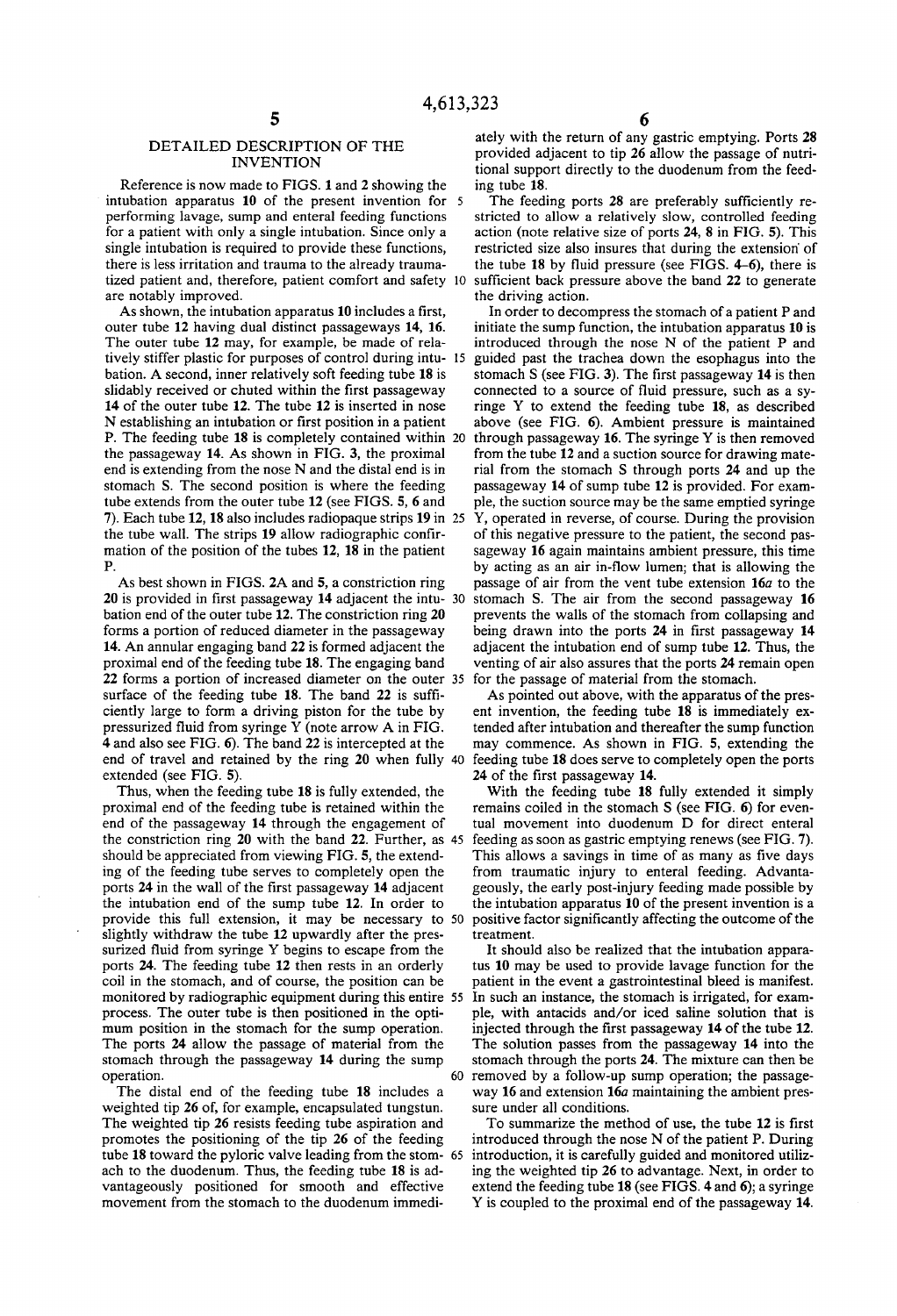A fluid is injected under pressure to force the feeding tube 18 from the passageway 14. Once the feeding tube 18 is completely extended with the band 22 engaging the constriction ring 20, the ports 24 of sump tube 12 are completely opened for maximum sump action. The 5 weighted tip 26 of the feeding tube 18 promotes move ment of the feeding tube toward the pyloric valve, duodenum and into the jejunum during the time the tube is being extended. Thus, once gastric emptying renews, the feeding tube is perfectly positioned for advancement into the duodenum for enteral feeding.

Upon the return of gastric empyting which eliminates the need for the sump, the tip 26 moves immediately down the duodenum into the jejunum past the ligament of Treitz. Upon radiographic confirmation of the 15 proper positioning of the feeding tube in the jejunum, enteral feeding is ready to commence. Feeding requires the complete withdrawal of the sump tube 12 from the nose of the patient (see FIG. 7). Since the band 22 of feeding tube 18 engages the constriction ring 20 of the 20 first passageway 14 of sump tube 12, the proximal end of the feeding tube is withdrawn with the sump tube so as to extend from the nose. The sump tube 12 is then sev ered below the passageway 16, that is just above the constriction ring  $20$  (see FIG. 7) and the severed por-  $25$ tion is discarded. Nutritional support media is then sup plied through syringe Y and passes down the silicone feeding tube 18 to provide the enteral feeding through the ports 28 in the duodenum. Preferably, the tip 26 and the adjacent ports 28 are located just beyond the liga ment of Treitz.

In summary, numerous benefits have been described which result from employing the concepts of the pres ent invention. Specifically, the intubation apparatus 10 of the present invention may be used to provide sump, 35 lavage and feeding functions to a patient P with only a single intubation. Thus, the apparatus of the present invention eliminates a significant disadvantage found in the prior art of enteral feeding wherein a second, sepa rate intubation of the feeding tube is required following 40 removal of the sump tube. This additional intubation characteristic of the prior art greatly reduces patient comfort and safety through further nasopharyngeal irritation and possible further traumatization of the pro tective surfaces of the trachea and esophagus possibly 45 said second tube that acts as a piston for extending the leading to bacterial infection and or bleeding.

Further, the present invention provides for a feeding tube 18 that may be extended into the stomach at the initiation of the sump function. Therefore, the feeding tube 18 is in position and begins to move from the stom-50 the extended position, within the duodenum of the paach into the duodenum, then on into the jejunum as soon as there is any resumption of gastric emptying. Advantageously, this reduces the amount of time be tween serious injury and the administration of enteral arate intubations. As many as five days may be saved. Such a savings of time may be essential to the recovery of the patient, particularly, if the patient is suffering from a head injury as early nutrition in such an instance is essential. 60

The foregoing description of a preferred embodiment of the invention has been presented for purposes of illustration and description. It is not intended to be exhaustive or to limit the invention to the precise form disclosed. Obvious modifications or variations are possi- 65 ble in light of the above teachings. For example, the ports 24 and 28 may initially be filled with a digestible or dissolvable material. The material serves to block the

ports during intubation and prevents the escape of pres surized fluid so as to provide smooth and complete extension of the feeding tube 18 with the syringe. Shortly after intubation, the material breaks down to open the ports for sump and feeding functions. The embodiment was chosen and described to provide the best illustration of the principles of the invention and its practical application to thereby enable one of ordinary skill in the art to utilize the invention in various embodi ments and with various modifications as are suited to the particular use contemplated. All such modifications and variations are within the scope of the invention as determined by the appended claims when interpreted in accordance with the breadth to which they are fairly, legally and equitably entitled.

We claim:

1. An intubation apparatus for providing lavage, sump and enteral feeding functions and the like for a patient, comprising:

- a first tube including at least one passageway and having a first end for introduction into the patient;
- port means in the passageway adjacent the first end of the first tube; and
- a second tube having a proximal and a distal end, said second tube being received within the passageway of said first tube and movable between an intubation position wherein said second tube is contained within said first tube and an extended position wherein the second tube extends from the first tube so as to open the port means within the passageway for sump operation;
- said first tube including a constriction means between said port means and said first end and said second tube including means adjacent the proximal end for engaging said constriction means so as to retain the proximal end of said second tube within the pas sageway of said first tube when said second tube is in the extended position.

2. The apparatus of claim 1, wherein said constricting means comprises a ring of reduced diameter within said first tube.

3. The apparatus of claim 1, wherein said engaging means comprises a band of increased diameter around second tube from the first tube with pressurized fluid.

4. The apparatus of claim 1, wherein said second tube includes a weighted tip adjacent the distal end for aiding in positioning the distal end of the second tube, when in tient.

5. The apparatus of claim 4, wherein said tip is of encapsulated tungstun.

feeding over the conventional treatment using two sep- 55 is a silicone feeding tube including ports adjacent the 6. The apparatus of claim 1, wherein said second tube distal end.

> 7. The apparatus of claim 1, wherein said first and second tubes include spaced radiopaque strips, thereby enabling viewing of the position of the tubes within the patient.

> 8. The apparatus of claim 1, wherein said first tube includes a second passageway extending substantially along the length of said first mentioned passageway and providing air flow to maintain ambient pressure adjacent the first end of said first tube.

> 9. A method of providing lavage, sump and feeding functions to a patient with a single intubation, compris ing the steps of: